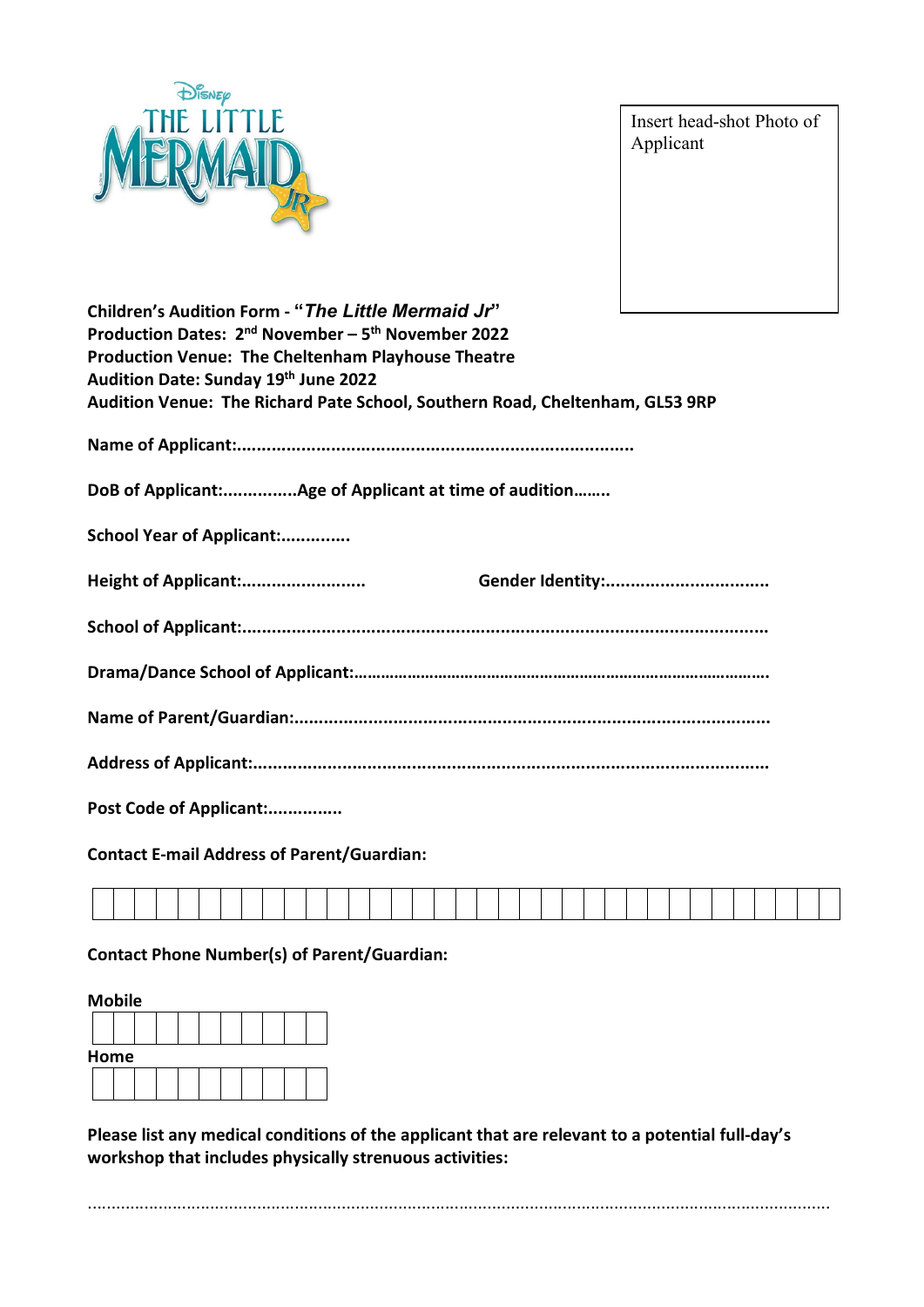.............................................................................................................................................................. **In fairness to the audition panel, please list the dates of any other productions/festivals the applicant is involved with between now and the dates of this production. (Please include rehearsal commitments):**

………………………………………………………………………………………....................................................... .............................................................................................................................................................................

………………………………………………………………………………………………………………………………

**Please list any pre-booked holidays or other commitments between the workshop and performance dates that will result in your child being unable to attend rehearsals:**

.............................................................................................................................................................. ..............................................................................................................................................................

**I give/don't give my consent for the above named person to be included in photographs and filming that may be used for marketing and promotional material.** 

**The details provided above reflect my/my child's wishes and we agree to abide by the rules laid out. Furthermore, I understand that, if successful in the audition, the acceptance of any part offered will require my child to become a member of The Cotswold Savoyards. The membership fee is £15 for under 18's and full time students. There is also a show fee of £40.00 per staged production. I will be required to pay the due subscription at the first rehearsal and that the offer of any part is conditional upon the payment of this subscription. I understand that non-payment of this fee may result in the part being re-cast.** 

Signature of Parent/Guardian…………………………………………………….. Date…………………………...

*A reminder that it is essential that all chosen cast are available for every performance, along with the expected technical and dress rehearsals:*

- *Sunday 30th October (Technical Rehearsal)*
- *Monday 31st October (Dress Rehearsal)*
- *Wednesday 2nd November (evening performance)*
- *Thursday 3rd November (evening performance)*
- *Friday 4th November (evening performance)*
- *Saturday 5th November (Matinee Performance)*
- *Saturday 5th November (Evening Performance)*



Privacy:

Please note that these details will be used to contact you regarding the audition results. If your child becomes a member of the cast and joins the society, they will also be used in the members-only society contact list unless you specifically request all or part of these details to be withheld. Note that all details will be held in compliance with General Data Protection Regulation.